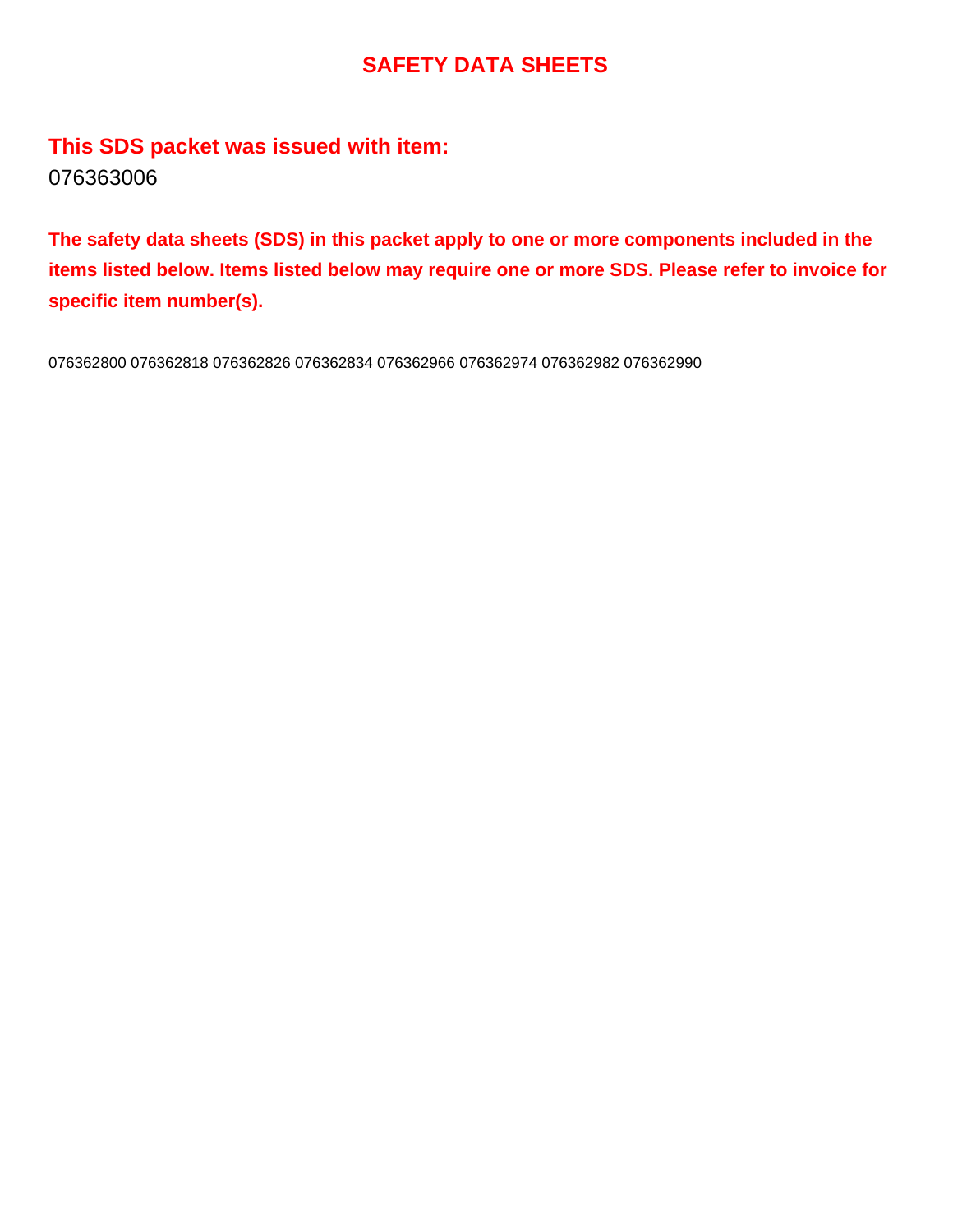Ÿ.

|                                                                                          | 1.Identification of the Product and the Company                                                                               |  |  |  |
|------------------------------------------------------------------------------------------|-------------------------------------------------------------------------------------------------------------------------------|--|--|--|
| 1.1 Product Name:                                                                        |                                                                                                                               |  |  |  |
|                                                                                          | One Gloss / Silicone Midi                                                                                                     |  |  |  |
|                                                                                          |                                                                                                                               |  |  |  |
| 1.2 Company /Undertaking identification<br>Manufacturer's Name: Shofu Dental Corporation |                                                                                                                               |  |  |  |
|                                                                                          | Address: 1225 Stone Drive, San Marcos, CA 92078                                                                               |  |  |  |
|                                                                                          | Phone Number for Information: 760-736-3277                                                                                    |  |  |  |
|                                                                                          | Signature of Preparer:                                                                                                        |  |  |  |
| Date Prepared:                                                                           | 2001.5.7                                                                                                                      |  |  |  |
|                                                                                          | 1.3 Emergency Telephone Number                                                                                                |  |  |  |
| 1-800-535-5053                                                                           |                                                                                                                               |  |  |  |
|                                                                                          | 2.Composition/Information on Ingredients                                                                                      |  |  |  |
|                                                                                          | Synthetic rubber (PolyvinyIsiloxiane)                                                                                         |  |  |  |
|                                                                                          | Abrasive grain $(A)_2O_3$ )                                                                                                   |  |  |  |
| Silicon oxide (SiO2)                                                                     |                                                                                                                               |  |  |  |
| others                                                                                   |                                                                                                                               |  |  |  |
|                                                                                          | No hazardous material is present in this grinding stone.                                                                      |  |  |  |
|                                                                                          |                                                                                                                               |  |  |  |
| 3. Hazardous Identification                                                              |                                                                                                                               |  |  |  |
| 3.1 Route of Entry:                                                                      | Skin: N/A<br>Ingestion: N/A<br>Inhalation: may be                                                                             |  |  |  |
|                                                                                          | 3.2 Health Hazard(Acute and Chronic) Grinding work with this instrument may arise the dust(e.g.Al <sub>2</sub> O <sub>3</sub> |  |  |  |
|                                                                                          | $SiO2$ ) that classified as nuisance dust by ACGIH. $-TLV$ .                                                                  |  |  |  |
|                                                                                          | Respirable dust may cause chronic lung injury.                                                                                |  |  |  |
| 3.3 Carcinogenicity                                                                      | N/A                                                                                                                           |  |  |  |
| 4. First Aid Measures                                                                    |                                                                                                                               |  |  |  |
| 4.1 Eye contact :                                                                        | Wash immediately plenty of water and seek medical advice, since the grinding dust                                             |  |  |  |
|                                                                                          | cause scratched harm to the comea if contact.                                                                                 |  |  |  |
| 4.2 Skin contact :                                                                       | N/A                                                                                                                           |  |  |  |
| 4.3 Ingestion:                                                                           | N/A                                                                                                                           |  |  |  |
| 4.4 Inhalation:                                                                          | Remove from exposure (if inhaled the dust from grinding)                                                                      |  |  |  |
| 4.50ther :                                                                               | If you feel unwell, seek medical advice immediately.                                                                          |  |  |  |
| 5. Fire-fighting Measures                                                                |                                                                                                                               |  |  |  |
| 5.1 Suitable Extinguishing Media:                                                        | CO <sub>2</sub> , dry chemical, foam                                                                                          |  |  |  |
|                                                                                          | I/A<br>5.2 Extinguishing Media Should not be used .                                                                           |  |  |  |
|                                                                                          | 5.3 Special Exposure Hazards Arising:<br>In the case of fire, irritation gas and fume may emit.                               |  |  |  |
| 5.4 Special Protective Equipment:                                                        | Wear fire protoctive cloth and self-contained breathing apparatus,                                                            |  |  |  |
|                                                                                          | if necessary.                                                                                                                 |  |  |  |
| 6.Accidental Release Measures                                                            |                                                                                                                               |  |  |  |
| 6.1 Personal Precautions:                                                                | N/A                                                                                                                           |  |  |  |
| 6.2 Methods for Cleaning Up:                                                             | N/A                                                                                                                           |  |  |  |
| 7.Handling And Storage                                                                   |                                                                                                                               |  |  |  |
| 7. Handling:                                                                             | Use in accordance with instruction Regarding rotating speed.                                                                  |  |  |  |

issue 2

One Gloss

 $\bar{\phi}$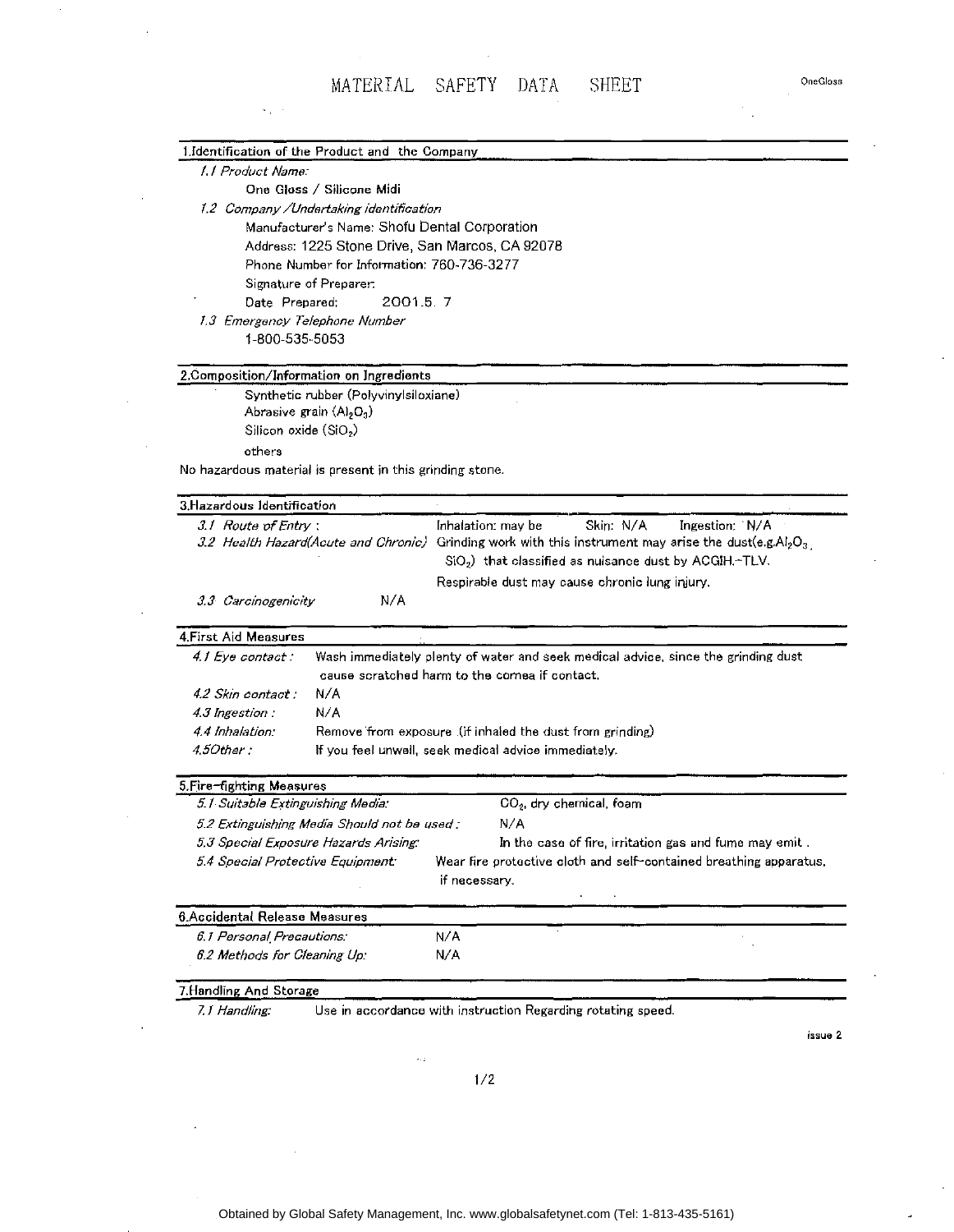MATERIAL SAFETY DATA SHEET

*7.2 Storage:* Store in a dry place. Take measures to insure against mechanical damage. B.Exposure Controls/Personal Protection *B./Exposure limits:* Chemical name N/A CAS No. *8.2 Respiratory Protection: 8. 3 Hand Protection:*  Dust respirator and local exhaust N/A *8.4 Eye Protection:* Safety goggles *8.5 Skin Protection:* General protective clothing 9.Physical And Chemical Properties ACGIH TLV *9.1 Appearance/Odor:* Grayish-white colored silicone rubber bonded polishing stone (or points) . *9.2 Boiling Point/Boiling Range:* N/A *9.3 Melting Point/Melting Range:* N/ A *.9.4 Flash point:* N/ A *9.5 Auto flammability:* N/ A *9.6 Explosive Properties:* N/ A *9. 7 Oxidizing Properties:* N/ A *9.8 Vapour Pressure:* N/ A *9.9 Relative Density: 9.10 Solubility:* water solubility N/A 10.Stability And Reactivity N/A· . 11.Toxicological Information N/A 12.Ecological Information 13.Disposal Conditions Disposal in accordance with federal, state and local regulations 14.Transport Information No special precautions are required. 15. Regulatory Information 16.0ther Information Handling of this product exclusively by dental specialists according to instruction for use.

issue 2

2/2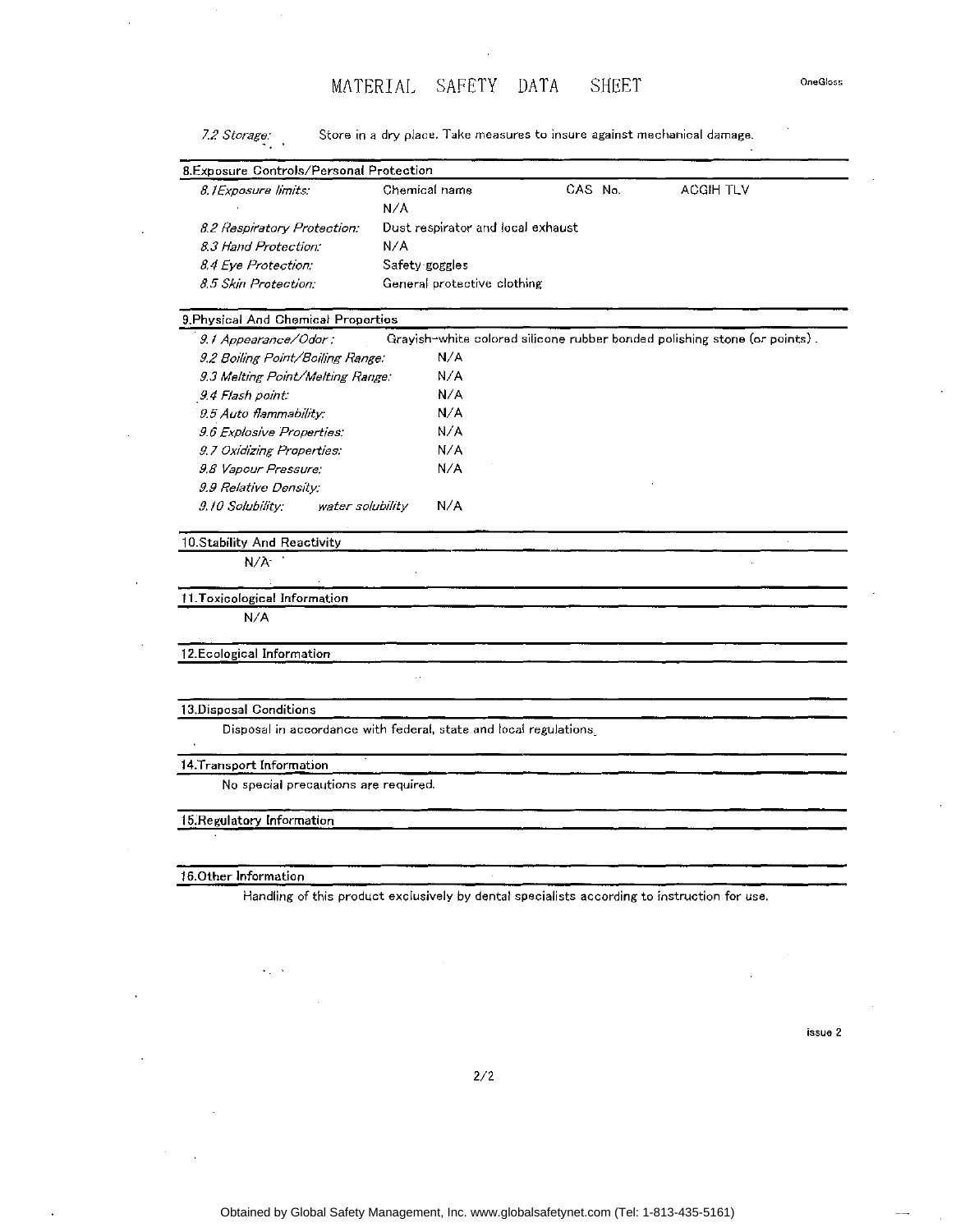

Printing date: August 26, 2019

| SECTION 1. Identification of the substance or mixture and of the supplier |                                                                                           |  |  |
|---------------------------------------------------------------------------|-------------------------------------------------------------------------------------------|--|--|
| 1.1                                                                       | Product identifier                                                                        |  |  |
|                                                                           | Trade Name:                                                                               |  |  |
|                                                                           | <b>OneGloss</b>                                                                           |  |  |
| 1.2                                                                       | Relevant identified uses of the substance or mixture and uses advised against             |  |  |
|                                                                           | Relevant identified uses: Dental material                                                 |  |  |
|                                                                           | Uses advised against: No further data                                                     |  |  |
| 1.3                                                                       | Details of the supplier of the safety date sheet                                          |  |  |
|                                                                           | Company/Undertaking identification                                                        |  |  |
|                                                                           | Manufacturer's Name: SHOFU DENTAL CORPORATION                                             |  |  |
|                                                                           | Address: 1225 Stone Drive, San Marcos, CA 92078 USA                                       |  |  |
|                                                                           | Toll Free: 1-800-827-4638                                                                 |  |  |
|                                                                           | Phone: 760-736-3277                                                                       |  |  |
|                                                                           | Fax: 760-736-3276                                                                         |  |  |
|                                                                           | E-Mail: customer-service@shofu.com                                                        |  |  |
|                                                                           | Section in Charge: Quality Management & Regulatory Affairs                                |  |  |
| 1.4                                                                       | <b>Emergency Telephone Number</b>                                                         |  |  |
|                                                                           | For emergencies only. Call CHEMTREC: +1 703-741-5970 / 1-800-424-9300 (24 hours)          |  |  |
|                                                                           |                                                                                           |  |  |
| <b>SECTION 2.</b>                                                         | <b>Hazards identification</b>                                                             |  |  |
| 2.1                                                                       | <b>GHS Classification</b>                                                                 |  |  |
|                                                                           | It is not possible to classify it.                                                        |  |  |
|                                                                           |                                                                                           |  |  |
| $2.2^{\circ}$                                                             | Label elements                                                                            |  |  |
|                                                                           | Void<br><b>SYMBOL</b>                                                                     |  |  |
|                                                                           | <b>SIGNAL WORD</b><br>Void                                                                |  |  |
|                                                                           | HAZARD STATEMENTS Void                                                                    |  |  |
|                                                                           |                                                                                           |  |  |
|                                                                           | PRECAUTIONARY STATEMENTS                                                                  |  |  |
|                                                                           | [Prevention]<br>Do not handle until all safety precautions have been read and understood. |  |  |
|                                                                           |                                                                                           |  |  |
|                                                                           | [Response]<br>Get medical advice/attention if you feel unwell.                            |  |  |
|                                                                           | [Storage]                                                                                 |  |  |
|                                                                           | Store under normal dry conditions.                                                        |  |  |
|                                                                           | [Disposal]                                                                                |  |  |
|                                                                           | Dispose of contents and container in accordance with regulation.                          |  |  |
|                                                                           |                                                                                           |  |  |
| 2.3                                                                       | Other hazards                                                                             |  |  |
|                                                                           | Results of PBT and vPvB assessment                                                        |  |  |
|                                                                           | PBT:<br>Not applicable.                                                                   |  |  |
|                                                                           | Not applicable.<br>vPvB:                                                                  |  |  |
|                                                                           |                                                                                           |  |  |
| <b>SECTION 3.</b>                                                         | <b>Composition/information on ingredients</b>                                             |  |  |
| 3.1                                                                       | <b>Chemical characterization: Mixtures</b>                                                |  |  |
|                                                                           |                                                                                           |  |  |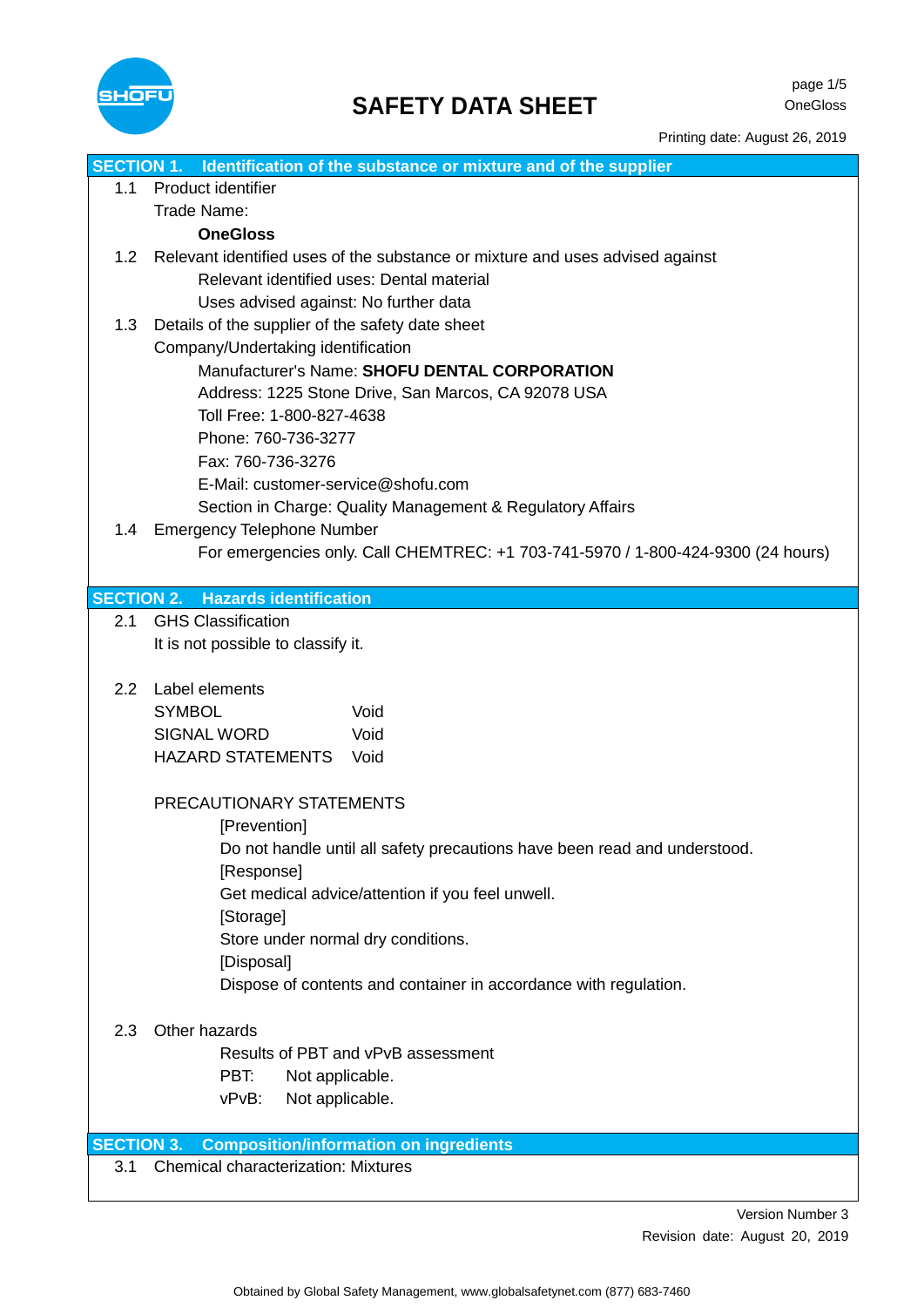

| 3.2               | Description: -                                 |                                                                                           |
|-------------------|------------------------------------------------|-------------------------------------------------------------------------------------------|
| 3.3               | Dangerous components: Void                     |                                                                                           |
|                   | Working part:                                  | Synthetic rubber (Polyvinylsiloxane)                                                      |
|                   |                                                | Alumina grit $(Al2O3)$                                                                    |
|                   |                                                | Silicon oxide $(SiO2)$                                                                    |
|                   |                                                | <b>Others</b>                                                                             |
|                   | Shank part:                                    | Stainless steel or Polyphenylenesulfide                                                   |
| 3.4               |                                                | Additional information: For the wording of the listed risk phrases refer to section 2     |
|                   |                                                |                                                                                           |
|                   | <b>SECTION 4. First-aid measures</b>           |                                                                                           |
| 4.1               | Description of first aid measures              |                                                                                           |
|                   |                                                | Eye contact: Wash immediately plenty of water and seek medical advice, since the grinding |
|                   |                                                | dust cause scratched harm to the cornea if contact.                                       |
|                   | Skin contact:                                  | No special measures required.                                                             |
|                   | Ingestion:                                     | No special measures required.                                                             |
|                   | Inhalation:                                    | Remove from exposure. (if inhaled the dust from grinding)                                 |
| 4.2               |                                                | Most important symptoms and effects, both acute and delayed                               |
|                   |                                                | No further relevant information available.                                                |
| 4.3               |                                                | Indication of any immediate medical attention and special treatment needed                |
|                   |                                                | No further relevant information available.                                                |
|                   |                                                |                                                                                           |
|                   | <b>SECTION 5. Fire-fighting measures</b>       |                                                                                           |
| 5.1               | <b>Extinguishing Media:</b>                    |                                                                                           |
|                   | CO <sub>2</sub> , Dry chemical, Foam, Dry sand |                                                                                           |
| 5.2               |                                                | Special hazards arising from the substance or mixture:                                    |
|                   |                                                | In the case of fire, irritation gas and fume may emit.                                    |
| 5.3               | Advice for firefighters:                       |                                                                                           |
|                   |                                                | Wear fire protective cloth and self-contained breathing apparatus, if necessary.          |
|                   |                                                |                                                                                           |
| <b>SECTION 6.</b> | <b>Accidental release measures</b>             |                                                                                           |
|                   |                                                | 6.1 Personal precautions, protective equipment and emergency procedures:                  |
|                   | Don't breathe dust.                            |                                                                                           |
| 6.2               | <b>Environmental Precautions:</b>              |                                                                                           |
|                   | No special measures required.                  |                                                                                           |
| 6.3               |                                                | Methods and material for containment and cleaning Up:                                     |
|                   |                                                | Pick up and collect in a suitable container.                                              |
| 6.4               | Reference to other section:                    |                                                                                           |
|                   |                                                | See Section 7 for information on safe handling.                                           |
|                   |                                                | See Section 8 for information on personal protection equipment.                           |
|                   | See Section 13 for disposal information.       |                                                                                           |
|                   |                                                |                                                                                           |
| <b>SECTION 7.</b> | <b>Handling and storage</b>                    |                                                                                           |
| 7.1               | Precautions for safe handling:                 |                                                                                           |
|                   |                                                | Use in accordance with instruction. In case of grinding and polishing, wear dust mask and |
|                   |                                                | safety glasses, and using dust respirator and local exhaust.                              |
|                   |                                                |                                                                                           |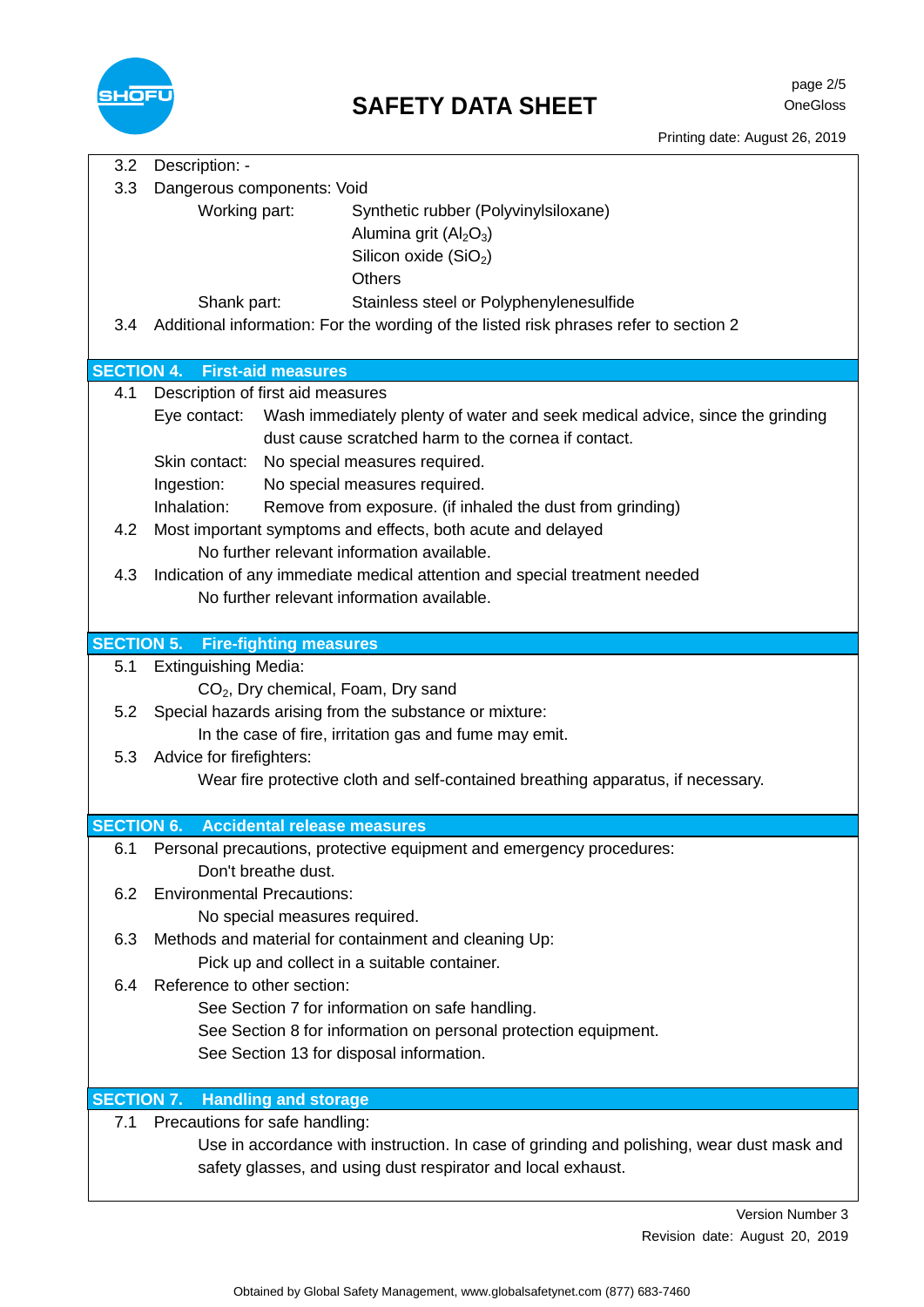

## **SAFETY DATA SHEET**

page 3/5 OneGloss

| 7.2               | Conditions for safe storage, including any incompatibilities:                               |                                              |  |  |  |
|-------------------|---------------------------------------------------------------------------------------------|----------------------------------------------|--|--|--|
|                   | Store in a dry place. Take measures to avoid mechanical and chemical damage.                |                                              |  |  |  |
| 7.3               | Specific end use(s):                                                                        |                                              |  |  |  |
|                   |                                                                                             | No further relevant information available.   |  |  |  |
|                   |                                                                                             |                                              |  |  |  |
| <b>SECTION 8.</b> | <b>Exposure controls/personal protection</b>                                                |                                              |  |  |  |
| 8.1               | Control parameters:                                                                         |                                              |  |  |  |
|                   | Ingredients with limit values that require monitoring at the workplace:                     |                                              |  |  |  |
|                   | The product does not contain any relevant quantities of materials with critical values that |                                              |  |  |  |
|                   | have to be monitored at the workplace.                                                      |                                              |  |  |  |
| 8.2               | Exposure controls:                                                                          |                                              |  |  |  |
|                   | <b>Respiratory Protection:</b>                                                              |                                              |  |  |  |
|                   | Dust mask<br><b>Hand Protection</b><br><b>Skin Protection:</b>                              |                                              |  |  |  |
|                   | Not required.                                                                               |                                              |  |  |  |
|                   | Safety goggles<br>Eye Protection:                                                           |                                              |  |  |  |
|                   |                                                                                             |                                              |  |  |  |
|                   | <b>SECTION 9. Physical and chemical properties</b>                                          |                                              |  |  |  |
| 9.1               | Information on basic physical and chemical properties                                       |                                              |  |  |  |
|                   | Appearance/Odor/Colour:                                                                     | Grayish-white colored silicone rubber bonded |  |  |  |
|                   |                                                                                             | polishing stone                              |  |  |  |
|                   | Odour threshold                                                                             | Not determined.                              |  |  |  |
|                   | pH                                                                                          | Not determined.                              |  |  |  |
|                   | Melting point/freezing point                                                                | Not determined.                              |  |  |  |
|                   | <b>Boiling Point:</b>                                                                       | Not determined.                              |  |  |  |
|                   | Flash point:                                                                                | Not determined.                              |  |  |  |
|                   | Evaporation rate                                                                            | Not determined.                              |  |  |  |
|                   | Flammability (solid, gas)                                                                   | Not applicable.                              |  |  |  |
|                   | Upper/lower flammability or explosive limits                                                | Not determined.                              |  |  |  |
|                   | Vapour pressure                                                                             | Not determined.                              |  |  |  |
|                   | Vapour density                                                                              | Not determined.                              |  |  |  |
|                   | <b>Relative Density:</b>                                                                    | Not determined.                              |  |  |  |
|                   | Solubility: water solubility                                                                | Insoluble                                    |  |  |  |
|                   | Partition coefficient: n-octanol/water                                                      | Not determined.                              |  |  |  |
|                   | Auto-ignition temperature                                                                   | Not determined.                              |  |  |  |
|                   | Decomposition temperature                                                                   | Not determined.                              |  |  |  |
|                   | Viscosity                                                                                   | Not determined.                              |  |  |  |
|                   | <b>Explosive properties</b>                                                                 | Not applicable.                              |  |  |  |
| 9.2               | Oxidising properties<br>Other information                                                   | Not applicable.                              |  |  |  |
|                   | No further relevant information available.                                                  |                                              |  |  |  |
|                   |                                                                                             |                                              |  |  |  |
|                   | <b>SECTION 10. Stability and reactivity</b>                                                 |                                              |  |  |  |
|                   | 10.1 Reactivity:                                                                            |                                              |  |  |  |
|                   | No further relevant information available.                                                  |                                              |  |  |  |
|                   |                                                                                             |                                              |  |  |  |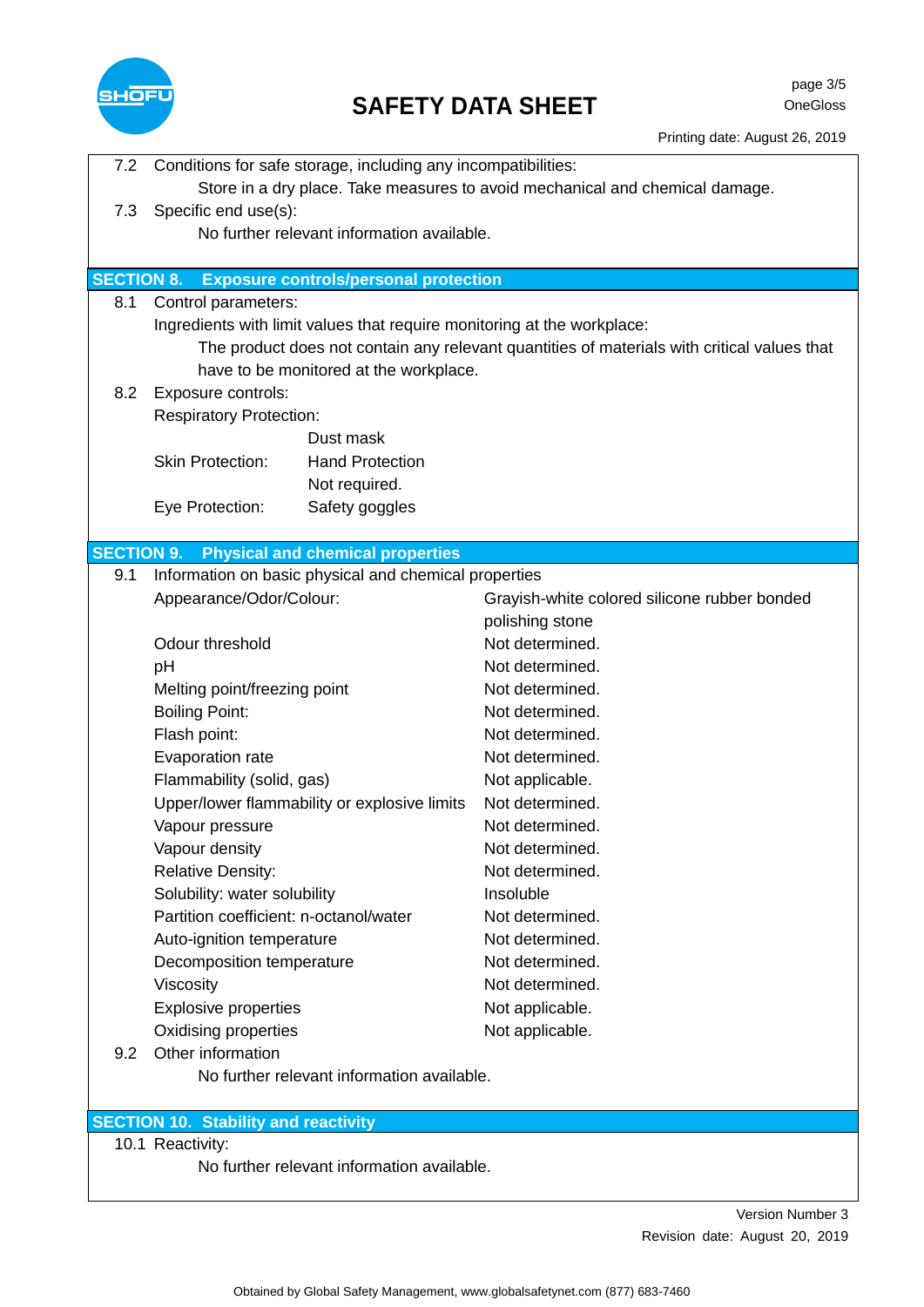

|                                                     | 10.2 Chemical stability:                          |                                                                   |  |  |  |
|-----------------------------------------------------|---------------------------------------------------|-------------------------------------------------------------------|--|--|--|
| Stable under normal temperatures and pressures.     |                                                   |                                                                   |  |  |  |
|                                                     | 10.3 Possibility of hazardous reactions:          |                                                                   |  |  |  |
| No dangerous reactions known.                       |                                                   |                                                                   |  |  |  |
|                                                     | 10.4 Condition to Avoid:                          |                                                                   |  |  |  |
|                                                     | No further relevant information available.        |                                                                   |  |  |  |
|                                                     | 10.5 Incompatible materials:                      |                                                                   |  |  |  |
|                                                     |                                                   | No further relevant information available.                        |  |  |  |
|                                                     | 10.6 Hazardous Decomposition Products:            |                                                                   |  |  |  |
|                                                     |                                                   | None under normal conditions of storage and use.                  |  |  |  |
|                                                     |                                                   |                                                                   |  |  |  |
|                                                     | <b>SECTION 11. Toxicological information</b>      |                                                                   |  |  |  |
|                                                     | 11.1 Information on toxicological effects:        |                                                                   |  |  |  |
|                                                     | Acute toxicity:                                   | Based on available data, the classification criteria are not met. |  |  |  |
|                                                     | Skin corrosion/irritation:                        | Based on available data, the classification criteria are not met. |  |  |  |
|                                                     | Eye damage/irritation:                            | Based on available data, the classification criteria are not met. |  |  |  |
|                                                     | Sensitization to the respiratory tract:           |                                                                   |  |  |  |
|                                                     |                                                   | Based on available data, the classification criteria are not met. |  |  |  |
|                                                     | Skin sensitization:                               | Based on available data, the classification criteria are not met. |  |  |  |
|                                                     | Germ cell mutagenicity/Genotoxicity:              |                                                                   |  |  |  |
|                                                     |                                                   | Based on available data, the classification criteria are not met. |  |  |  |
|                                                     | Carcinogenicity:                                  | Based on available data, the classification criteria are not met. |  |  |  |
|                                                     | Reproductive toxicity:                            | Based on available data, the classification criteria are not met. |  |  |  |
|                                                     | Effects on or via lactation: Lack of data.        |                                                                   |  |  |  |
|                                                     | Specific target organ toxicity (single exposure): |                                                                   |  |  |  |
|                                                     |                                                   | Based on available data, the classification criteria are not met. |  |  |  |
| Specific target organ toxicity (repeated exposure): |                                                   |                                                                   |  |  |  |
|                                                     |                                                   | Based on available data, the classification criteria are not met. |  |  |  |
|                                                     | Aspiration hazard:                                | Based on available data, the classification criteria are not met. |  |  |  |
|                                                     |                                                   |                                                                   |  |  |  |
|                                                     | <b>SECTION 12. Ecological information</b>         |                                                                   |  |  |  |
|                                                     | 12.1 Toxicity:                                    |                                                                   |  |  |  |
| No further relevant information available.          |                                                   |                                                                   |  |  |  |
|                                                     | 12.2 Persistence and degradability:               |                                                                   |  |  |  |
|                                                     |                                                   | No further relevant information available.                        |  |  |  |
| 12.3 Bioaccumulative potential:                     |                                                   |                                                                   |  |  |  |
| No further relevant information available.          |                                                   |                                                                   |  |  |  |
| 12.4 Mobility in soil:                              |                                                   |                                                                   |  |  |  |
| No further relevant information available.          |                                                   |                                                                   |  |  |  |
|                                                     |                                                   |                                                                   |  |  |  |
| 12.5 Results of PBT and vPvB assessment:            |                                                   |                                                                   |  |  |  |
|                                                     | Not applicable.<br>12.6 Other adverse effects:    |                                                                   |  |  |  |
|                                                     |                                                   |                                                                   |  |  |  |
| No further relevant information available.          |                                                   |                                                                   |  |  |  |
|                                                     |                                                   |                                                                   |  |  |  |
|                                                     |                                                   |                                                                   |  |  |  |